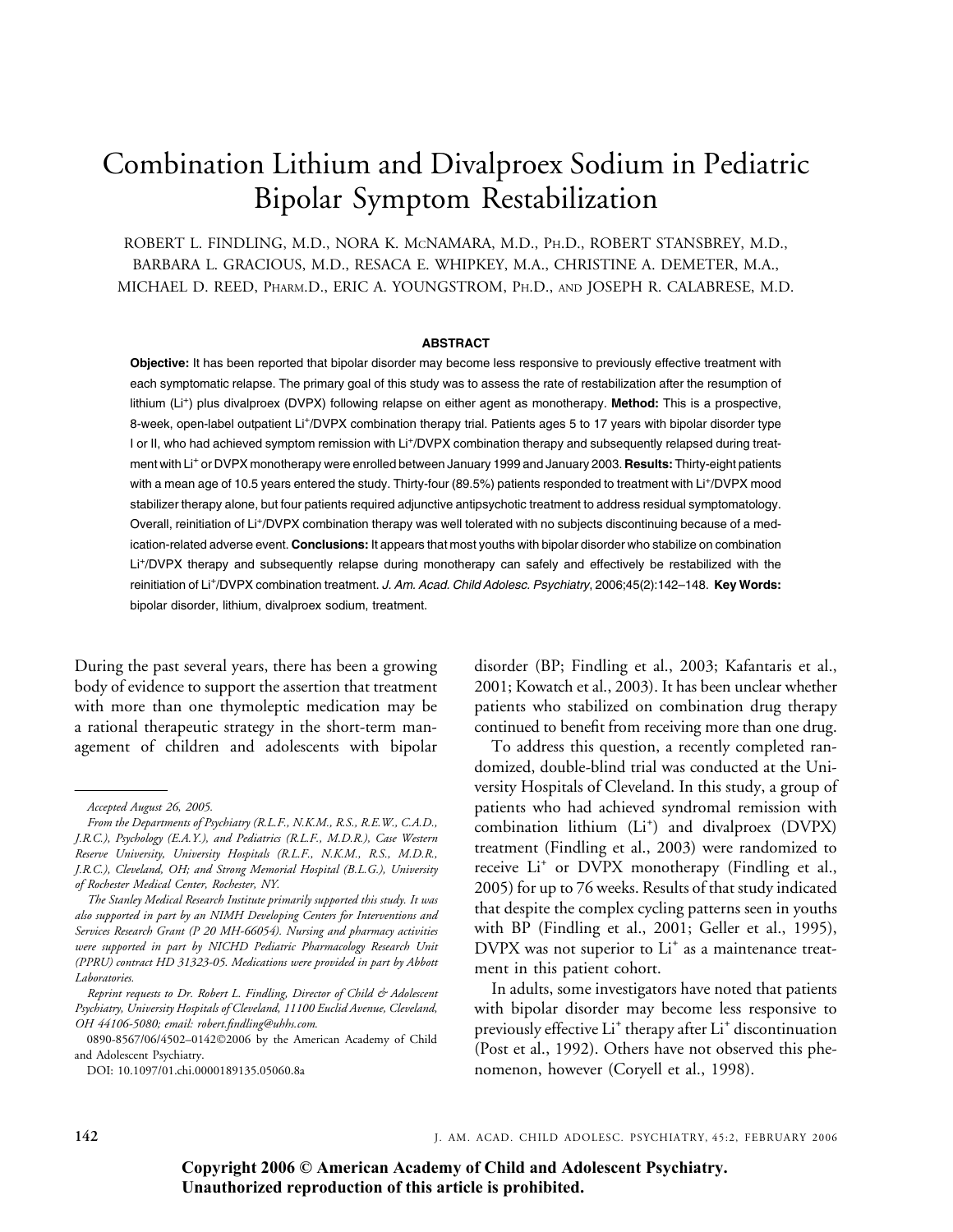Unfortunately, there are no randomized studies that have definitely addressed this issue. Thus, it was not clear whether the pediatric study patients who had initially remitted with combination drug therapy could safely and effectively be restabilized with the reinitiation of the same combination drug treatment if they relapsed during medication monotherapy. In the absence of any such prospective data in pediatric bipolarity, based on our clinical experience, we hypothesized that youths who had achieved syndromal remission with Li<sup>+</sup>/DVPX combination therapy and relapsed during Li<sup>+</sup> or DVPX monotherapy would respond in a satisfactory fashion to the reinitiation of Li<sup>+</sup>/DVPX combination treatment.

#### METHOD

The University Hospitals of Cleveland Institutional Review Board for Human Investigation approved the procedures of this outpatient protocol. The parents/guardians of all of the study subjects provided written informed consent and all youths provided written assent before participation. During the 8-week trial, patients were seen initially weekly for 4 weeks, then biweekly for the remaining 4 weeks.

The results reported herein were collected as part of the final portion of a multiphase study (Findling et al., 2000, 2003, 2005). As illustrated in Figure 1, all patients participated in an initial openlabel stabilization phase lasting up to 20 weeks during which time they received Li+ /DVPX combination therapy. Those who achieved biphasic symptom remission for 4 consecutive weeks entered a subsequent double-blind randomized maintenance phase during which time they received Li<sup>+</sup> or DVPX monotherapy for up to 76 weeks. Patients who experienced mood symptom relapse during the blinded monotherapy phase were eligible to enroll in this open-label 8-week study in which subjects again received combination Li<sup>+</sup>/DVPx.

#### **Subjects**

Youths ages 5 to 17 years, meeting DSM-IV (American Psychiatric Association, 2000) criteria for a lifetime diagnosis of BP type I

(BPI) or II (BPII), based on a Schedule for Affective Disorders and Schizophrenia for School-Age Children–Present and Lifetime Version (K-SADS) interview (Ambrosini, 2000; Kaufman et al., 1997; Orvaschel, 1994), were eligible for enrollment in the initial study phase (Findling et al., 2003) and could receive open-label Li+ /DVPX. All of the participants also met criteria for BPI or BPII as per a separate clinical assessment by a child and adolescent psychiatrist.

A history of intolerance to therapeutic levels of Li<sup>+</sup> or DVPX, occurrence of a manic episode while at a therapeutic level of Li+ or DVPX, or existence of a neurological or other medical disorder for which Li<sup>+</sup> or DVPX would be contraindicated was exclusionary. Patients with evidence of mental retardation, a pervasive developmental disorder, an inability to swallow pills, a history of alcohol or other substance abuse or dependence within 6 months before enrollment, or an active neurological or other medical condition suspected to contribute to the expression of mood symptoms were also excluded from participation. In addition, pregnant females or those who intended to become pregnant, as well as those females who were sexually active and were on an inadequate form of birth control were not permitted to participate.

#### Pharmacotherapy

Throughout this multiphase trial, patients were dosed to meet target serum concentrations of  $0.6$  to  $1.2$  mmol/L for  $Li<sup>+</sup>$  and 50 to 100 mg/mL for DVPX, and patient tolerability at these serum concentrations was required to remain enrolled. During the randomized monotherapy phase, serum concentrations were monitored by an unblinded physician. If subjects developed symptoms of mood relapse during the blinded monotherapy phase, then they were enrolled in this restabilization study based on the treating physician's clinical judgment. At the onset of enrollment into the restabilization study, patients were treated with the doses of both Li<sup>+</sup> and DVPX at which earlier stabilization had occurred. If necessary, dose adjustments were made to again achieve optimal therapeutic doses. Serum DVPX and Li<sup>+</sup> levels were obtained at baseline and at weeks 2, 4, 6, and 8. Pill counts and direct query of parent/guardian were used to assess for patient adherence to medication treatment. During this restabilization trial, patients were able to be prescribed a psychostimulant at a U.S. Food and Drug Administration–approved dose, as well as clonidine at a maximum daily dose of 6 µg/kg/day if residual symptoms of ADHD were present. Adjunctive treatment with other mood-stabilizing medications was also permissible during this



J. AM. ACAD. CHILD ADOLESC. PSYCHIATRY, 45:2, FEBRUARY 2006 143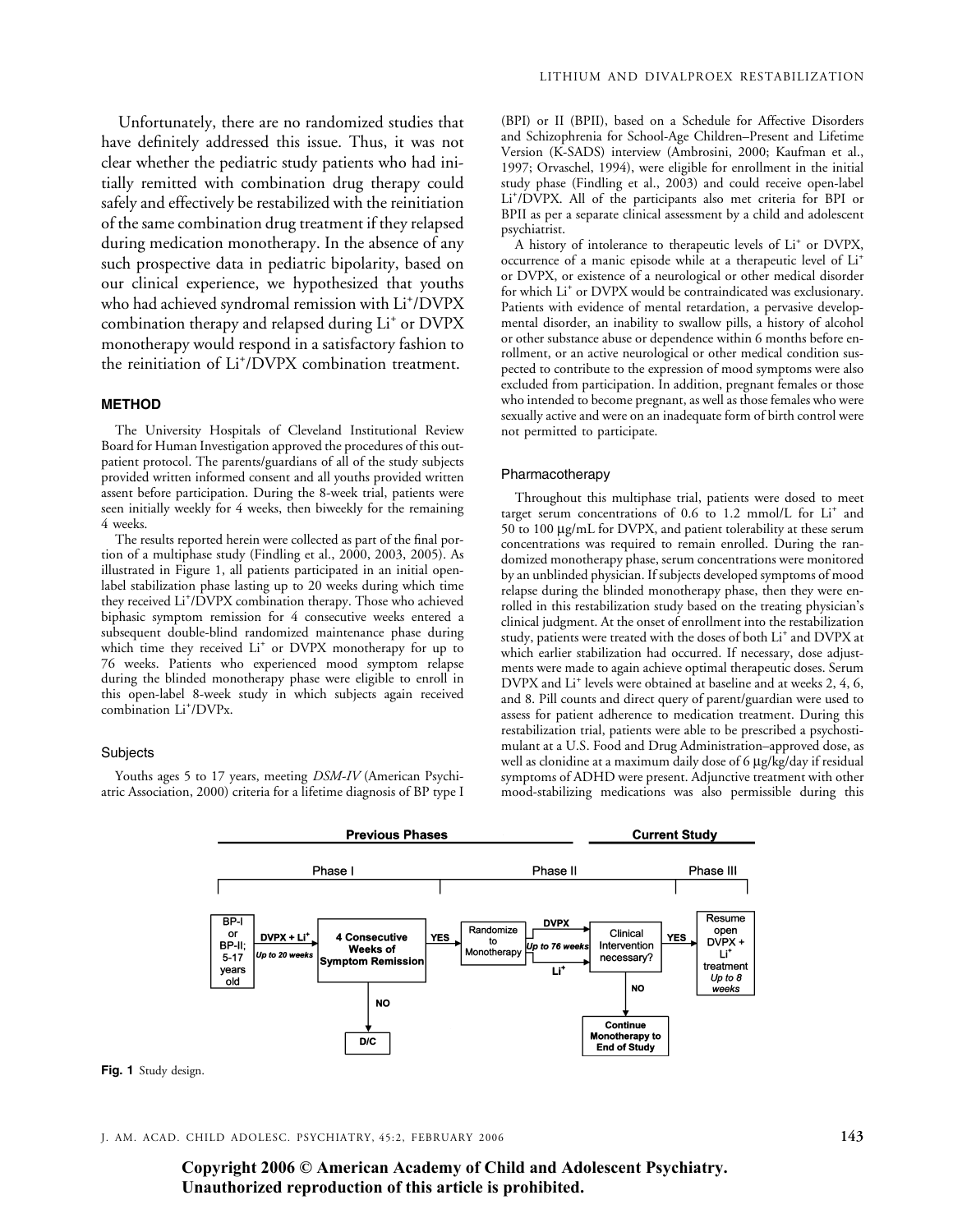restabilization trial, at the treating physician's discretion, if it was felt that the response to the reinstitution of Li<sup>+</sup> and DVPX was inadequate.

#### Outcome/Safety Measures

Outcome measures of specific mood state included the Children's Depression Rating Scale-Revised (CDRS-R; Poznanski et al., 1985), which assesses the presence and severity of symptoms of depression, and the Young Mania Rating Scale (YMRS; Young et al., 1978), which provides a rating for 11 distinct symptoms of mania. The Clinical Global Impressions Scale (CGI; National Institute of Mental Health, 1985) was used to assess overall bipolar symptom severity (CGI-S). In addition, the Children's Global Assessment Scale (CGAS; Shaffer et al., 1983) was used to provide an assessment of overall functioning at home, with peers, and in school. The above outcome measures were completed at each study visit. Patients and their parents/guardians were also queried at each visit regarding adverse events. Patients underwent a physical examination and electrocardiography at the initiation and end of this restabilization phase. Safety laboratory tests were also performed at the beginning and the end of this restabilization study and included a urine toxicology screen, a thyroid-stimulating hormone blood level, chemistry and hematology profiles, a coagulation profile, and a urinalysis. Female patients who had reached menarche received a urine pregnancy test at baseline and at the end of study participation. In addition, vital signs and patient weight were documented at each visit.

#### Statistical Analyses

Analyses were performed using the Statistical Package for the Social Sciences for Windows (SPSS, version 11.5, 2002). Averages are presented as mean (standard deviation) unless otherwise noted. The  $\alpha$  level for statistical significance was set at  $p \leq .05$ .

Paired-samples *t* tests using last observation carried forward were used to compare YMRS, CDRS-R, CGI-S, and CGAS scores at baseline of the reinitiation phase with those at the end of week 4 and at the end of study participation. In addition, paired-samples t tests were used to compare mean DVPX and Li<sup>+</sup> levels at the start of this restabilization phase, with the DVPX and Li<sup>+</sup> levels measured at the end of study participation. A paired-samples  $t$  test was also conducted to determine whether there was significant change in the mean weight of patients during the course of participation in this 8-week restabilization trial.

# RESULTS

#### Subjects

Two hundred eighty-seven subjects were screened for participation and 161 subjects were enrolled in the multiphase protocol. A complete description of subject accountability throughout the protocol is shown in Figure 2.

Forty patients were initially enrolled in this restabilization study between January 1999 and January 2003, and 38 patients completed at least 1 week of treatment and were included in the statistical analyses. Of the two

patients who were not included in the analyses, one patient withdrew consent and was not dosed, and the other patient did not return after baseline. Thirty-five (92.1%) patients completed all 8 weeks of the study. Three patients did not complete the study because of withdrawal of consent  $(n = 2)$  and loss to follow-up  $(n = 1)$ .

The 38 patients ranged in age between 5 and 17 years with an average age of 10.5 (3.62) years at the start of the reinitiation of DVPX and Li<sup>+</sup> treatment. Additional demographic information is provided in Table 1. Sixteen subjects (42.1%) exhibited the rapid cycling variant of the disorder, exhibiting at least four distinct mood episodes during the course of 1 year. The mean age at onset of bipolar symptoms was 6.4 (3.9) years, with a mean length of illness at enrollment of the reinitiation phase of 185.1 (131.5) weeks at the onset of DVPX and Li<sup>+</sup> treatment.

Thirty (78.9%) of the subjects also met diagnostic symptom criteria for one or more comorbid psychiatric diagnoses. ADHD ( $n = 25, 65.8\%$ ), oppositional defiant disorder ( $n = 10, 26.3\%$ ), conduct disorder ( $n = 3$ , 7.9%), and encopresis ( $n = 3, 7.9%$ ) were the most common psychiatric comorbidities.

Nineteen patients (50%) received Li<sup>+</sup> monotherapy and 19 patients (50%) received DVPX monotherapy during the randomized maintenance monotherapy trial. Table 1 shows demographic and length-of-treatment information in previous phases of this study.

## Symptomatic Response

The mean psychometric outcome scores at baseline of the reinitiation phase, week 4, and end of study are shown in Table 2. There was a significant decline in symptoms during the course of the study on the YMRS  $(t = 6.6, df = 34, p < 0.01)$ , CDRS-R  $(t = 2.4, df = 34,$  $p < 0.05$ ), CGAS ( $t = 7.2$ ,  $df = 34$ ,  $p < 0.01$ ), and the CGI-S ( $t = 8.8$ ,  $df = 34$ ,  $p < 0.01$ ) measures.

At the start of this restabilization phase, mean Li<sup>+</sup> and DVPX serum concentrations were 0.87 mmol/L  $(0.18 \text{ mmol/L})$  and  $85.2 \text{ µg/mL}$   $(20.2 \text{ µg/mL})$  respectively. The end of study mean Li<sup>+</sup> and DVPX serum concentrations were 0.83 mmol/L (0.28 mmol/L) and  $75.5 \mu g/mL$  (18.9  $\mu g/mL$ ), respectively. A comparison of mean serum concentrations at the beginning and end of this restabilization phase revealed no significant difference for DVPX ( $t = 0.94$ ,  $df = 17$ ,  $p = .36$ ) or Li<sup>+</sup>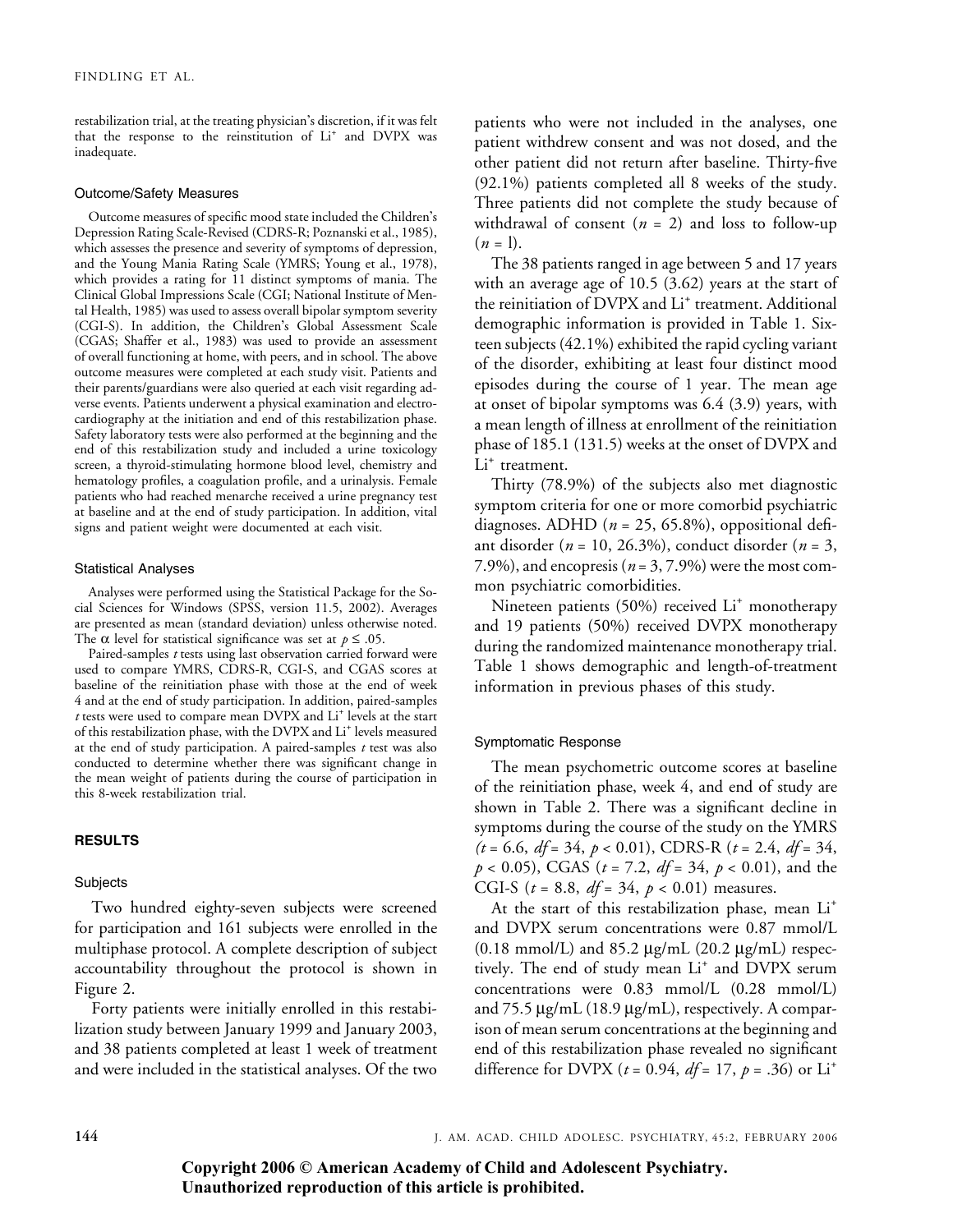

Reason patients did not continue in study

 $\dot{ }$  DVPX = divalproex sodium, Li<sup>+</sup> = lithium

Fig. 2 Subject accountability.

 $(t = 0.47, df = 18, p = .64)$ . The end of study average total daily Li<sup>+</sup> dose was 872 mg (22.2 mg/kg) and the mean total daily DVPX dose was 833 mg (21.0 mg/kg).

Twenty-five (65.8%) patients were prescribed a stimulant medication during the study. Twelve (31.6%) patients were prescribed one or more other psychotropic medication(s). These concomitant medications are listed in Table 3.

Four subjects received adjunctive treatment with an atypical antipsychotic for treatment of either residual mood symptomatology ( $n = 3$ ) or aggression ( $n = 1$ ). These antipsychotics included risperidone and olanzapine, at doses ranging between 0.25 and 1 mg, and 2.5 and 5 mg, respectively. These antipsychotics were initiated within the first 3 weeks of treatment, and their use was continued for the remainder of the trial.

#### Medication Tolerability

Overall, the study medications were generally well tolerated, with none of the patients ending participation in the study because of medication intolerance. In addition, no occurrences of discontinuation of study participation were related to abnormal laboratory results or adverse events. The most commonly reported adverse events were emesis ( $n = 10$ ), enuresis ( $n = 8$ ), and headache (*n* = 8). Adverse events reported in  $\geq 10\%$  of the subjects are listed in Table 4. The mean (SD) weight of study participants at the start of the reinitiation phase

J. AM. ACAD. CHILD ADOLESC. PSYCHIATRY, 45:2, FEBRUARY 2006 145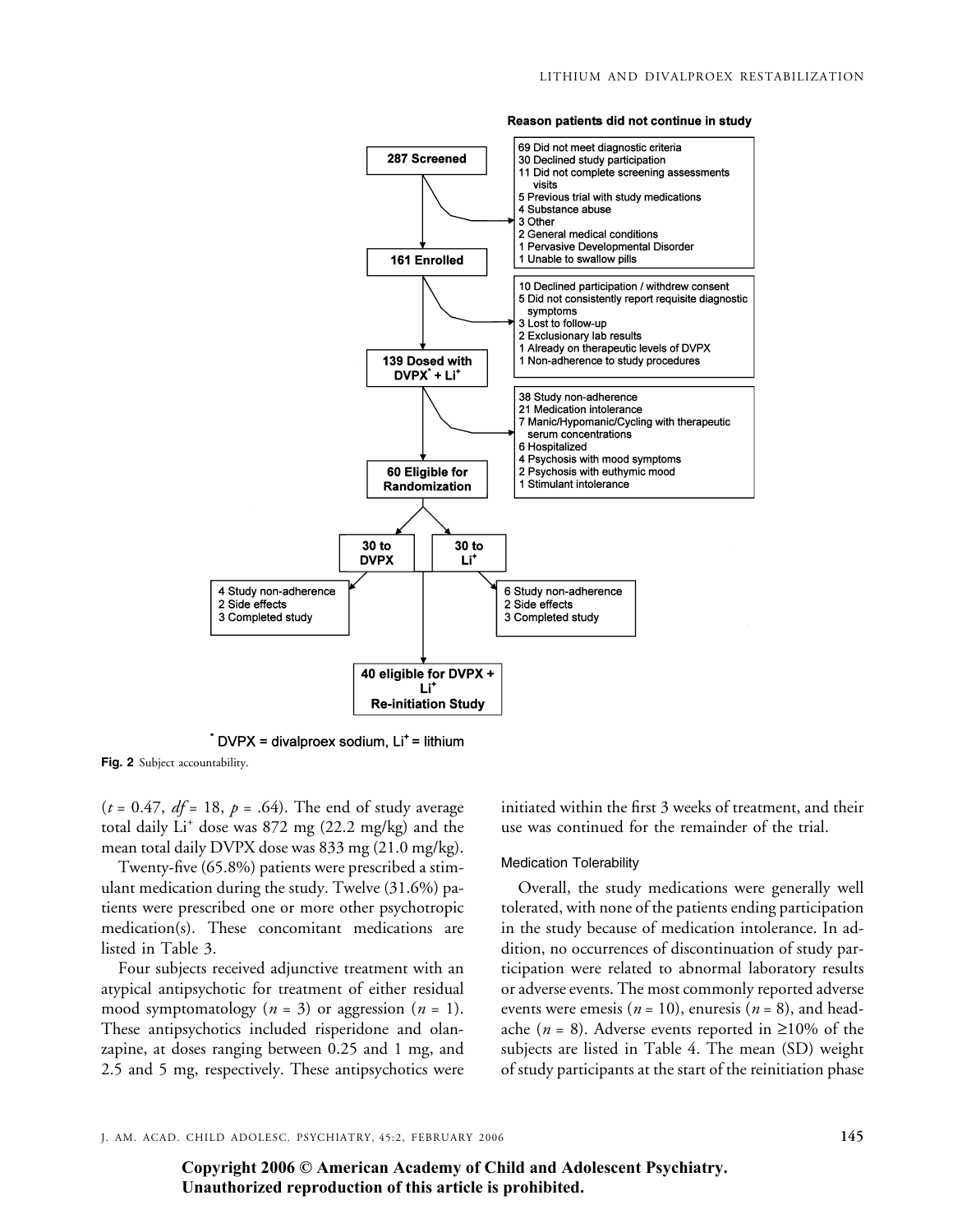| Demographics of the 58 Trial Participants                                               |                |                 |                   |
|-----------------------------------------------------------------------------------------|----------------|-----------------|-------------------|
|                                                                                         | $Li^+(n = 19)$ | DVPX $(n = 19)$ | Overall $(N = 8)$ |
| Gender, no. (%)                                                                         |                |                 |                   |
| Males                                                                                   | 15(78.9)       | 12(63.2)        | 27(71.1)          |
| Females                                                                                 | 4(21.1)        | 7(36.8)         | 11(28.9)          |
| Diagnosis, no. $(\%)$                                                                   |                |                 |                   |
| <b>BPI</b>                                                                              | 17(89.5)       | 18 (94.7)       | 35(92.1)          |
| <b>BPII</b>                                                                             | 2(10.5)        | 1(5.3)          | 3(7.9)            |
| Age at onset of bipolar illness, yr (SD)                                                | 6.1(4.0)       | 6.8(3.9)        | 6.4(3.9)          |
| Age at entry in reinitiation trial, yr (SD)                                             | 10.3(3.7)      | 10.7(3.7)       | 10.5(3.6)         |
| Length of illness at onset of reinitiation trial, wk (SD)                               | 195.2 (134.4)  | 174.9 (131.3)   | 185.1 (131.5)     |
| Time to initial stabilization with combination Li <sup>+</sup> /DVPX treatment, wk (SD) | 12.9(4.3)      | 13.6(3.8)       | 13.3(4.0)         |
| Time to relapse during Li <sup>+</sup> /DVPX combination therapy, wk (SD)               | 13.5 (12.1)    | 10.6(10.3)      | 12.0(11.2)        |

TABLE 1  $f$  the 38 Trial Particip

Li+ = lithium; DVPX = divalproex; BPI/II = bipolar disorder type I/II.

was 43.0 (23.8) kg and mean weight at the end of study participation was 44.2 (24.3) kg. A statistically significant weight change from baseline to the end of the study  $(t = 3.8, df = 37, p < .0001)$  was found.

# **DISCUSSION**

These data suggest that most youths with BP who initially stabilize on combination Li<sup>+</sup>/DVPX drug therapy and who subsequently experience recurrence of symptoms while receiving Li<sup>+</sup> or DVPX monotherapy can be effectively retreated with the reinitiation of combined Li<sup>+</sup>/DVPX treatment. In addition to a relatively large sample size, other strengths of this study include a prospective study design and diagnostic homogeneity of the study sample.

This study is novel in that it is the first to specifically address the issue of restabilization of children and adolescents following symptom relapse associated with medication discontinuation. It should be noted, however, that reinitiation of combination drug therapy occurred upon clinically significant symptom relapse at the treating physician's discretion, and patients did not need to meet all of the diagnostic symptom criteria for either a manic or depressive episode before the reinitiation of Li<sup>+</sup> /DVPX treatment. Therefore, it can be inferred that these findings may be most applicable for treating youths who may be early in relapse rather than those with significant duration and/or marked severity of symptoms.

# Limitations

One limitation of this study is its open-label design. The use of a randomized and blinded design may have provided more methodologically rigorous evidence pertaining to the effectiveness of the reinitiation of combination drug treatment. Because it has not been established whether juvenile-onset BP is the same condition as adult-onset BP, these results may not be generalizable to older-onset patients. In addition, these results may not be applicable to young patients with

| Mean (SD) Scores of Psychometric Measures at Baseline, End of Week 4,<br>and End of the Restabilization Trial |           |                  |                  |
|---------------------------------------------------------------------------------------------------------------|-----------|------------------|------------------|
| Scale                                                                                                         | Baseline  | End of Week 4    | End of Study     |
| Young Mania                                                                                                   |           |                  |                  |
| Rating Scale                                                                                                  | 12.2(7.8) | 3.5 $(4.4)^{d}$  | 2.8 $(3.2)^{d}$  |
| Children's Depression                                                                                         |           |                  |                  |
| Rating Scale-Revised                                                                                          | 23.9(8.1) | 18.9 $(3.8)^d$   | 20.4 $(5.6)^a$   |
| Children's Global                                                                                             |           |                  |                  |
| Assessment Scale                                                                                              | 60.1(8.4) | 71.3 $(7.9)^{d}$ | 73.2 $(6.9)^{d}$ |

TABLE 2

<sup>a</sup> Using intent-to-treat analyses with the last observation carried forward.

146 J. AM. ACAD. CHILD ADOLESC. PSYCHIATRY, 45:2, FEBRUARY 2006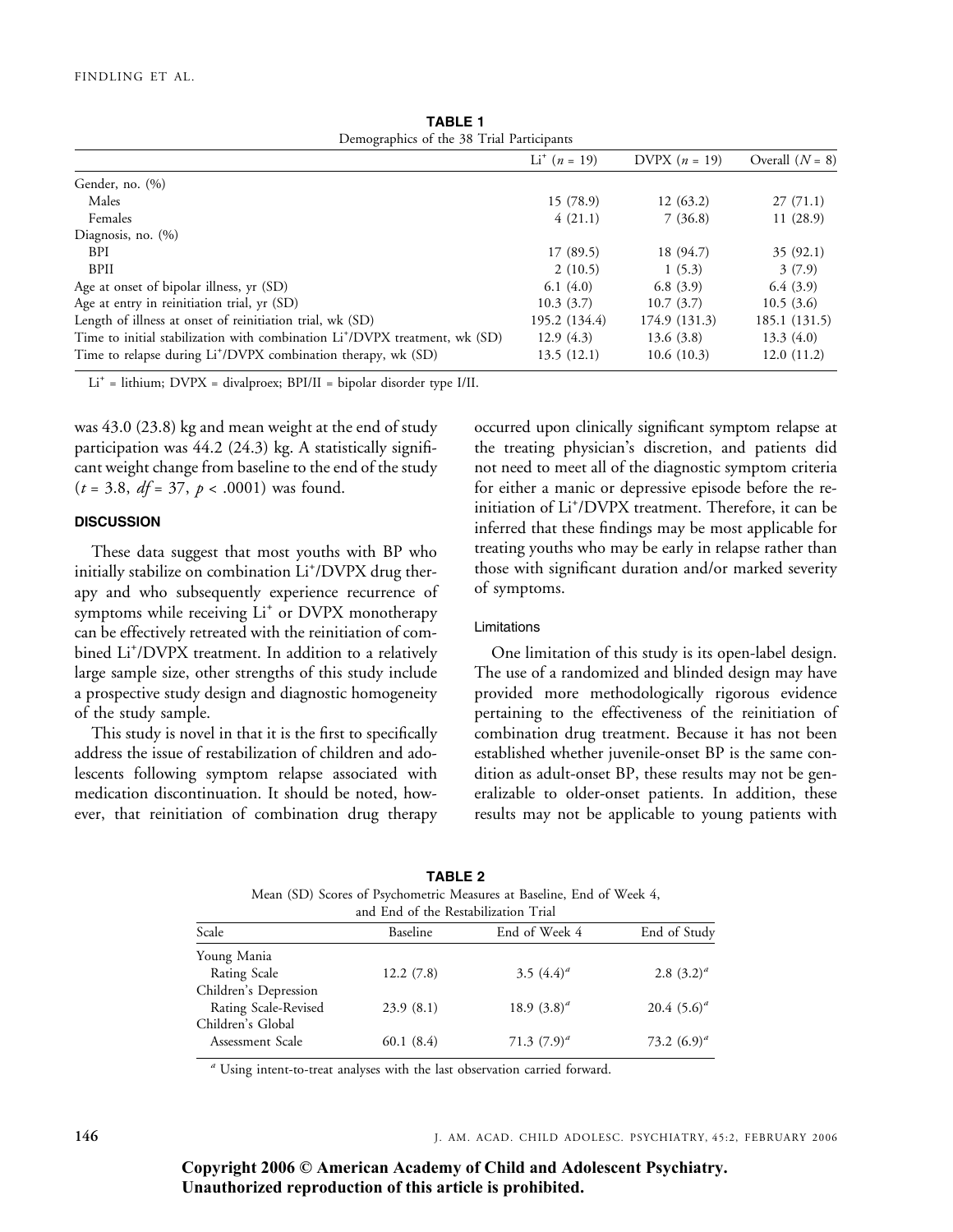| TVULLIDEL OF SUDJECTS FIESCHDEG COHCOLLIDATE EXPERIOTIONIC IVIEGICATIONS |                              |            |             |           |
|--------------------------------------------------------------------------|------------------------------|------------|-------------|-----------|
| Mixed                                                                    |                              |            |             |           |
| Amphetamine Salts <sup>a</sup>                                           | Methylphenidate <sup>b</sup> | Olanzapine | Risperidone | Clonidine |
|                                                                          |                              |            |             |           |
|                                                                          |                              |            |             |           |
| 10                                                                       |                              |            |             |           |
|                                                                          |                              |            |             |           |
|                                                                          |                              |            |             |           |
|                                                                          |                              |            |             |           |
|                                                                          |                              |            |             |           |

TABLE 3 Number of Subjects Prescribed Concomitant Psychotropic Medications

<sup>a</sup> Adderall (*n* = 9), Adderall XR (*n* = 2).<br><sup>*b*</sup> Concerta (*n* = 2), immediate-release methylphenidate (*n* = 12).

atypical presentations of bipolarity. It should also be noted that the sample in this study was predominately composed of young males with a high rate of comorbid ADHD who were allowed to receive concomitant pharmacotherapy. For these reasons, this sample may not be entirely generalizable and symptom remittance may have been facilitated by these other compounds. Furthermore, although symptom remittance occurred in almost all of the patients enrolled, the relative brevity of this 8-week study prevents definitive conclusions to be made regarding the durability of symptom response. In addition, because this was a relatively brief trial, no statements can be made pertaining to the long-term safety and tolerability of the medication regimens prescribed herein.

## Clinical Implications

There is evidence that young people with bipolar illness may benefit greatly from combination drug therapy. After acute combination drug therapy has successfully been implemented, limited data exist to suggest

| <b>TABLE 4</b> |                                                         |  |  |
|----------------|---------------------------------------------------------|--|--|
|                | Side Effects Reported by At Least 10% of Study Subjects |  |  |

| Side Effect      | No. | $\frac{0}{0}$ |  |
|------------------|-----|---------------|--|
| Emesis           | 10  | 26.3          |  |
| Enuresis         | 8   | 21.1          |  |
| Headache         | 8   | 21.1          |  |
| Nausea           |     | 18.4          |  |
| Diarrhea         | 6   | 15.8          |  |
| Tremor           | 6   | 15.8          |  |
| Stomach pain     | 4   | 10.5          |  |
| Sedation         | 4   | 10.5          |  |
| Increased thirst |     | 10.5          |  |
|                  |     |               |  |

whether attempting to treat patients with drug monotherapy was safe (in terms of sequelae associated with symptom relapse) or if after an unsatisfactory monotherapy trial those patients would benefit from their previous thymoleptic regimen. These data suggest that, for youths who stabilize on drug combination therapy, if carefully monitored and promptly addressed, the sequelae associated with symptomatic relapse may be effectively managed without serious consequences such as hospitalization and the development of serious suicidal behaviors. These results also suggest that if patients are treated early in the course of symptomatic relapse, then most will respond to their prior medication regimen. It should be noted, however, that some patients may not respond to previously effective treatment.

In summary, these data provide the basis to begin the characterization of the risks associated with a drug monotherapy trial for patients who had responded to combination drug therapy. The results suggest that the likelihood of adequate benefit with the reinitiation of previously effective combination drug therapy is high. In youths who achieve syndromal remission with Li<sup>+</sup>/DVPX therapy, it appears symptom reductions may generally be achieved relatively quickly and safely upon the reinitiation of combination Li<sup>+</sup>/DVPX treatment should they relapse during treatment with Li<sup>+</sup> or DVPX monotherapy.

Disclosure: Dr. Findling receives or has received research support from, acted as a consultant to, or served on the speaker's bureau of Abbott Laboratories, AstraZeneca, Bristol-Myers Squibb, Celltech-Medeva, Forest Laboratories, GlaxoSmithKline, Johnson & Johnson, Eli Lilly & Co., New River, Novartis, Otsuka, Pfizer, Shire, Solvay, and Wyeth. Dr. Gracious has received research support, acted as a consultant to, or served on the speaker's bureau of AstraZeneca, Bristol-Myers Squibb, Eli Lilly & Co., Janssen, Otsuka, and PsychCME, Inc. Dr. Reed has received research grant support from, acted as a consultant to, or served

J. AM. ACAD. CHILD ADOLESC. PSYCHIATRY, 45:2, FEBRUARY 2006 147